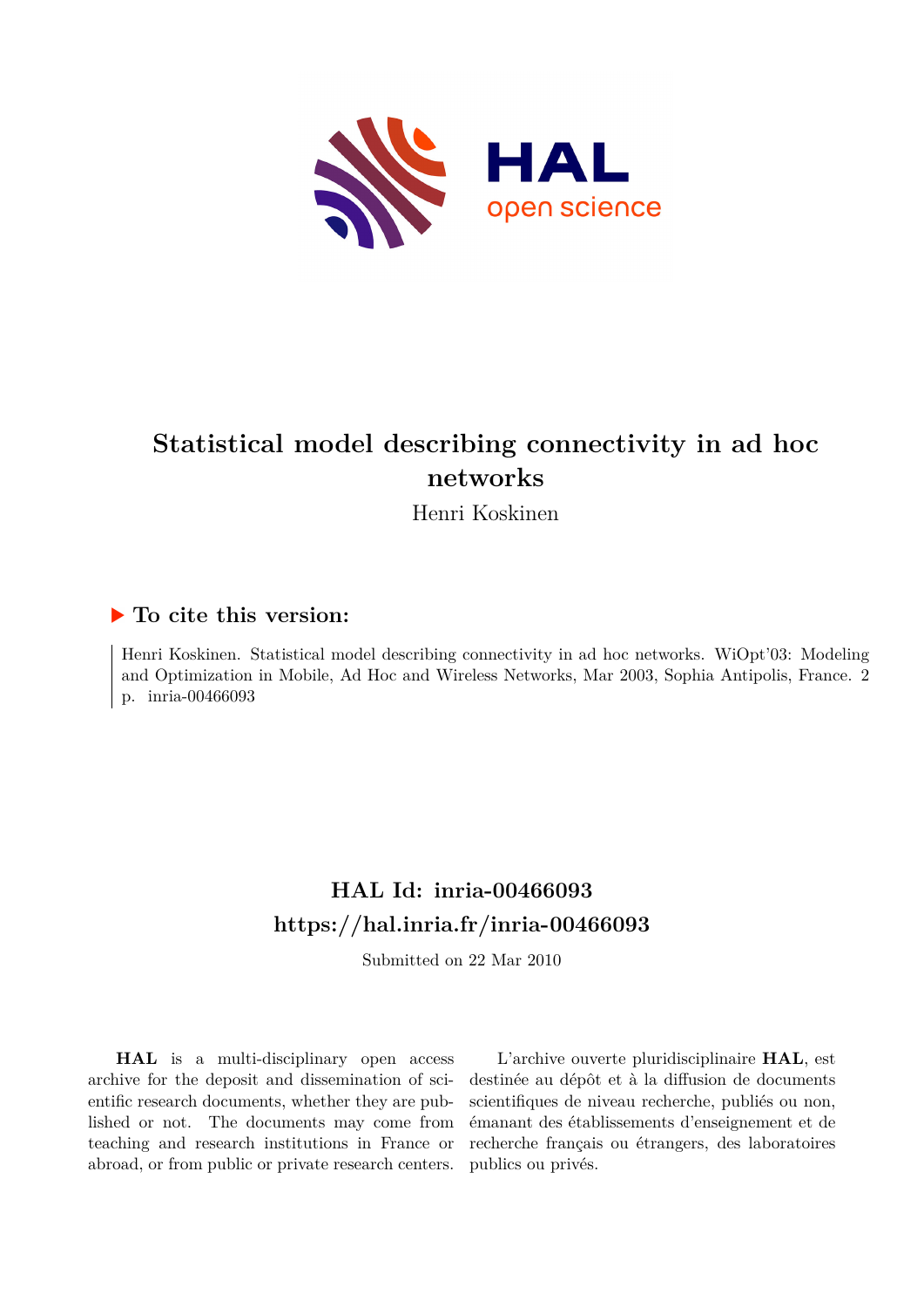## Statistical model describing connectivity in ad hoc networks

Henri Koskinen Helsinki University of Technology (HUT) Networking Laboratory P.O. Box 3000, FIN-02015 HUT, Finland Henri.Koskinen@hut.fi

#### **Abstract**

*This study views the connectivity problem in ad hoc networks from a new perspective, by defining the critical transmission range for* k*-connectivity as a random variable and finding statistical models for this random variable when*  $k = 1, 2, 3$ .

#### **Introduction**

The widely studied problem of connectivity in ad hoc networks has been tackled by choosing appropriate models to describe the network and deriving results analytically from these models. Typically, the transmission range has been assumed to be constant, and the most popular model for the spatial distribution of the nodes is the twodimensional homogenous Poisson point process.

This model is partly motivated by the percolation theory. It has been shown that when disks with equal radii are generated on an infinite plane according to a Poisson process, then beyond a finite critical intensity of the process there exists almost surely a unique unbounded cluster of disks.

In one dimension, the unbounded cluster is equivalent to a connected network. However, in a recent study Dousse et al. [2] showed that the appearance of an unbounded cluster requires the domain to be infinite in two dimensions. Then again in two dimensions, an infinite cluster forming is a weaker condition than connectivity. Indeed, Philips et al. showed in [4] that with the network model of a two-dimensional Poisson point process with node density  $\lambda$  and transmission range r, the expected degree of a node,  $\lambda \pi r^2$ , must grow logarithmically with the network area in order to ensure connectivity. This renders the connectivity of random networks in the infinite plane with limited transmission range impossible.

In [1], Bettstetter and Zangl derived from properties of the Poisson process a fairly complicated analytical approximation for the probability that none of  $n$  nodes on a circular disk is isolated, by applying special geometrical analysis to zones close to the boundary where nodes are likely to have less connections than in the middle. Based on a theorem regarding the connectivity of geometric random graphs, proven by Penrose in [3], this was further approximated to give the probability that the network is connected. Even though this approximation was in a rather good agreement with simulation results, it has its shortcomings. In particular, Penrose's theorem applies when  $n \to \infty$ : in [1], agreement with simulation results was not demonstrated for  $n < 100$ .

#### **Contributions of this study**

In this study, the problem of connectivity is approached from the following probabilistic angle. Each realization of  $n$  randomly placed nodes has its threshold transmission range which is required for connectivity. This threshold range, or the *critical transmission range*  $R_{\text{crit}}(n)$ , is therefore a random variable with a certain distribution for each  $n$ , which depends on the spatial distribution of the nodes. The definition of this random variable allows the precise quantitative study of connectivity; in several earlier studies, the empirical cumulative distribution of the threshold range has been found by pointwise simulation.

The study is extended to the stronger requirements of biconnectivity and triconnectivity. The degree of connectivity is an important property in terms of network reliability and load balancing. As in the case of connectivity, the threshold transmission range for bi- and triconnectivity can be similarly defined.

The development of algorithms for finding the threshold ranges is an integral part of this study. It turns out that in the case of simple connectivity, the threshold range is equal to the longest link in the minimum spanning tree of the nodes, as proposed by Sánchez et al. [5]. In the cases of bi- and triconnectivity, the range is found incrementally, by first finding a lower bound for it. At this point, the theorem by Penrose is an important motivation. The threshold ranges for bi- and triconnectivity are found by eliminating the articulation points and pairs, respectively, found with the lower-bound range estimate. The articulation points are easily found with the aid of a graph traversal algorithm known as the depth-first-search. However, finding the articulation pairs is notably more laborious. An algorithm based on extensions to that used for finding the articulation points is developed for the purposes of this study.

Motivated by the apparent difficulty of the analytical approach to the connectivity problem, the statistical behavior of the critical transmission range is studied through extensive simulations by utilizing the developed algorithms. This is done using the typical modeling